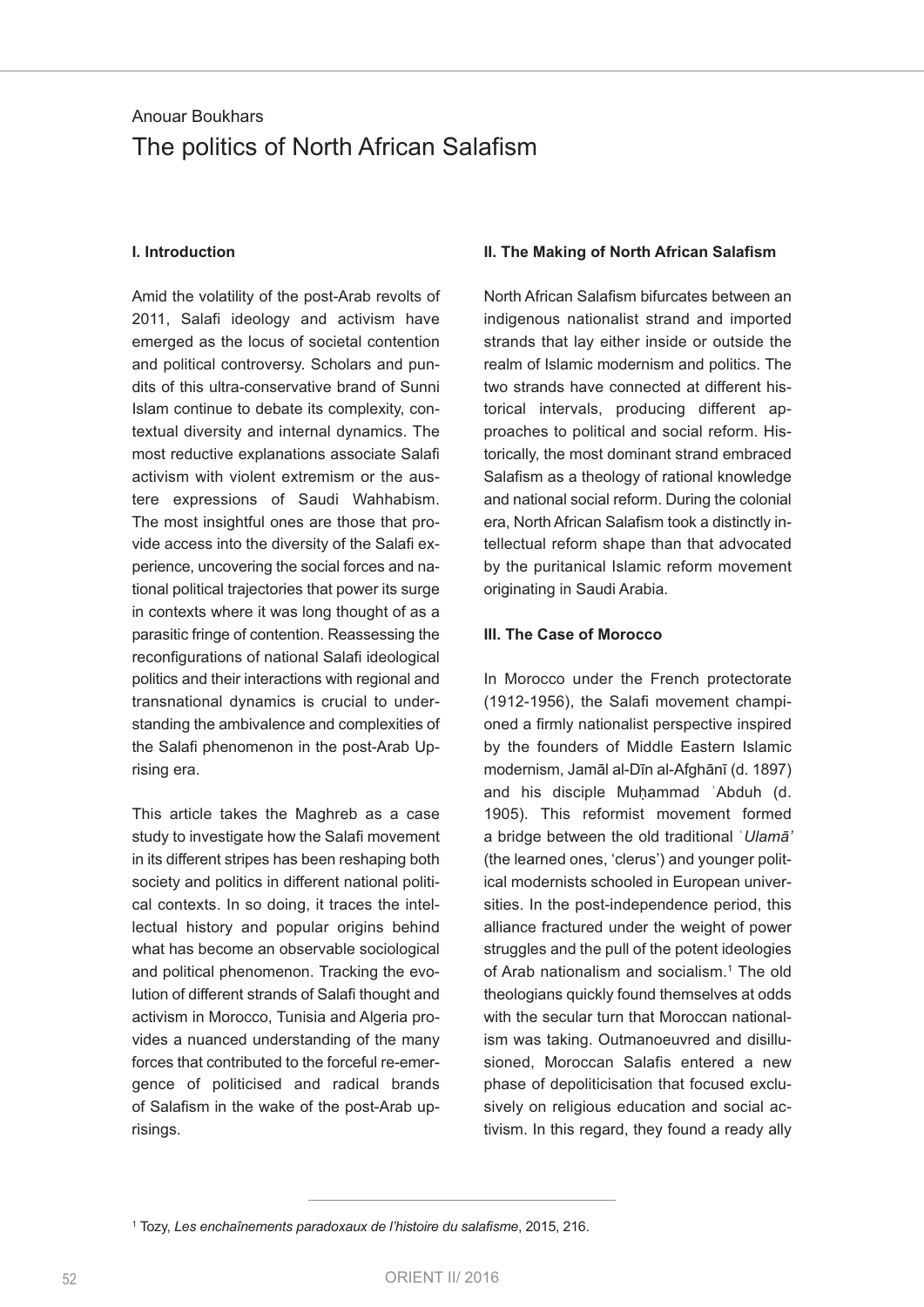in King Hassan II (d.1999), who propped up conservative Islam and politically quiescent theologians as a counterweight to the threatening ideologies of Arab nationalism and socialism.<sup>2</sup>

In the early 1970's, however, the Salafi movement experienced an expansionary transformation from an indigenous strand into a hybrid one. The Moroccan monarchy's acquiescence in the movement's growth and Saudi Arabia's ambitions to spread its Wahhabi ideology and teachings were the main catalytic agents behind this change in the nature of Salafi thought and action. Over time, Morocco started to count dozens of Qur'anic schools dominated by Saudi aligned Salafi preachers, the most prominent of which was Sheikh Mohamed Maghraoui. This Quietist terrain of Salafi schools shaped the thoughts and politics of its graduates and served as an ideological conduit for the loosely organised Salafi associations that sprouted up during this period. The most successful Salafis, mainly those trained in Saudi Arabia or granted the seal of approval by the international stalwarts of the Salafi ideology, became national sheikhs.<sup>3</sup>

The 1990s introduced other uneasy amalgams into Moroccan Salafism. The Saudi collaboration with the United States during the first Gulf War (1990–91) created tectonic shifts within Saudi Salafism. The movement seriously fractured along generational lines, blurring the boundaries between politics and religion, and rebellion and disobedience to a ruler's commands. Such rifts with the Saudi Salafi establishment were mirrored in the Moroccan context. The Salafi muddle was further complicated by the return of Moroccan veterans from the wars in Afghanistan, the Balkans, Central Asia and Chechnya. These "holy" warriors, abetted by new media technologies and satellite television, which helped spread a romantic and heroic version of de-

fensive armed struggle, gradually inculcated a new culture of Jihadi activism into the public imagination of disaffected youths in search of a fantasy escape from their social and psychological malaise.

The first signs of a Salafi slide into violence started to emerge in 1998. Small groups originating in shanty towns and outlying suburbs of larger cities terrorised neighbours that did not conform to their puritanical vision of morality and social conduct. Under the leadership of self-proclaimed emirs, Salafi *takfīrīs* (those who accuse others of apostasy) set as a goal the purification of society and punishment of offenders.<sup>4</sup> Up until the terrorist attacks that hit the United States in 2001, Moroccan authorities were unperturbed by the turn of a fringe of the Salafis movement to vigilantestyle activities. The regime's assessment was that *takfīrī* Salafi were confined to marginal areas and constituted no threat to the state. If played right, the regime thought that they could turn *takfīrīs'* hostility to political Islam against the more formidable illegal political association of Al-'Adl wa-l-Ihsān and the Party of Justice and Development (PJD).

The regime's intoxicated acquiescence to and flirtation with these new strands of radical Salafism began to fray after the 2001 terrorist attacks on American soil and the resultant global war on terrorism. The coming out of the shadows of Salafi firebrands had also had an impact on the government's calculations. On September 18, 2001, sixteen Salafi scholars issued a fatwa virulently denouncing as impious and heretical an ecumenical, interfaith ceremony held in Saint-Pierre Cathedral in Rabat at the behest of the palace to commemorate the deaths of September 11.

The May 2003 suicide bombs that rocked Casablanca, killing dozens and wounding a hundred others was the straw that broke the camel's back. The regime launched a mas-

<sup>2</sup> Boukhars, *The Origins of Militancy and Salafism in Morocco*, 2005.

<sup>3</sup> Tozy, *Les enchaînements paradoxaux de l'histoire du salafisme*, 2015, 217.

<sup>4</sup> Belaala, *A new kind of fundamentalism Morocco: slums breed jihad*, 2014.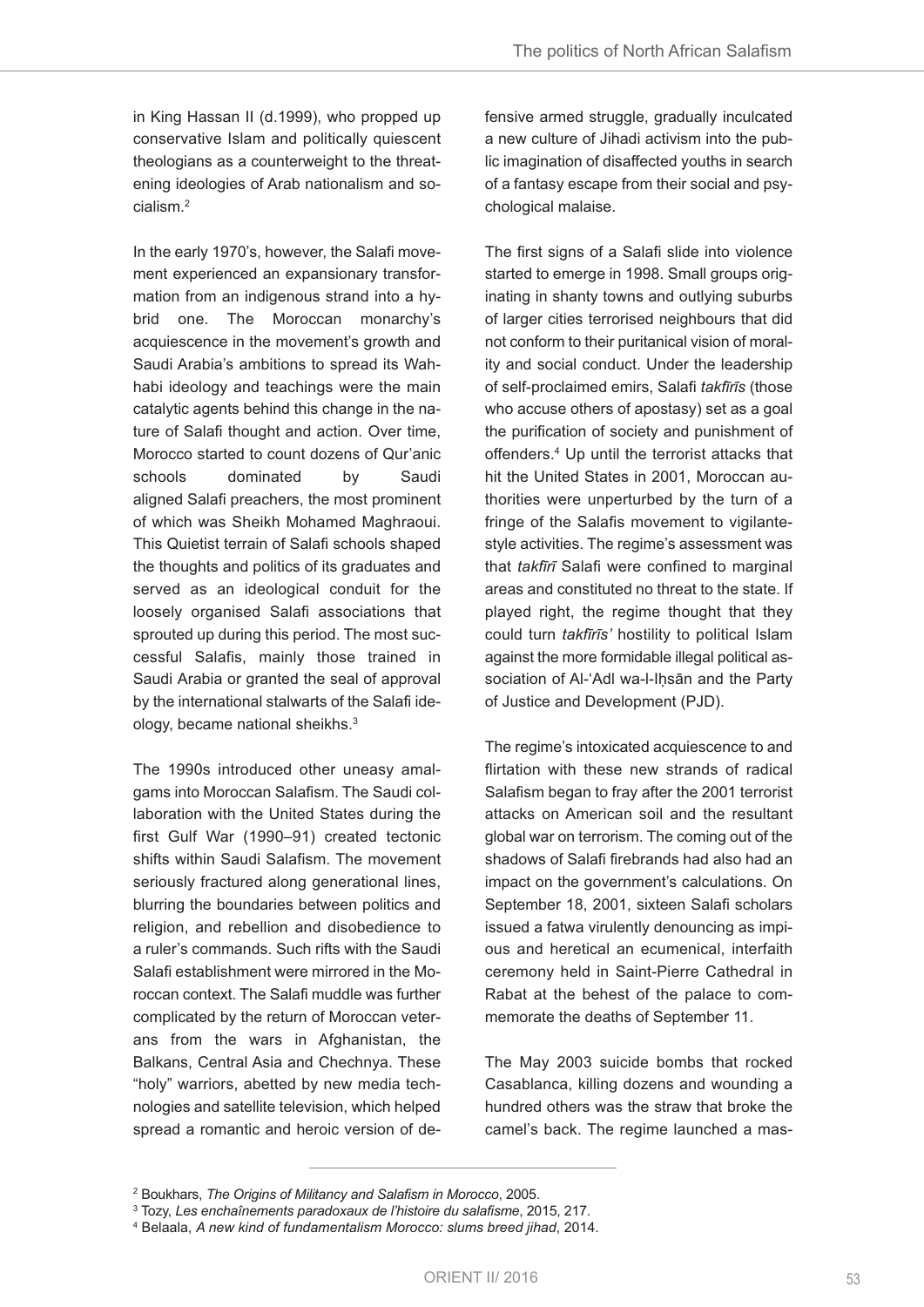sive crackdown against the Salafi movement, targeting its firebrand preachers, recalcitrant followers and makeshift spaces of gatherings and prayers. Save the most docile and quiescent Salafi associations, the regime closed dozens of Salafi NGOs and Qur'anic schools. This assault on Salafis' symbols and infrastructure was accompanied by a radical overhaul of the country's religious institutions and social policy. The results became quickly quite notable in the severe weakening of *takfīrī* Salafis, who terrorised citizens deemed impious. The struggle against the diffuse nebula of Jihadi groups, however, proved to be more difficult, as evidenced by the failed suicide attacks in Casablanca in 2007 and the 2011 bombings in Marrakesh, which killed 17 people. The sprouting of Salafi-Jihadist networks of recruiters who funnelled radicalised Moroccans to Iraq after the US invasion of 2003 and again to Syria, Iraq and Libya after the Arab revolts of 2011 also became a major source of concern for the Moroccan authorities. So far, these networks still lack any solid organisational presence in Morocco.

The onset of the 2011 Arab revolts provided an opportunity for Moroccan Salafis to jump on the protest bandwagon and reclaim the public arena from which they were banished after 2003. An appreciable number tried to rehabilitate their reputations and extract concessions from the regime, especially with regards to the highly sensitive question of Salafis detained under the 2003 Anti-Terrorism law. The Moroccan monarchy's strategic flexibility and the Salafis' striking revisions of their radical religio-political ideologies facilitated the release from prison of major Salafi Jihadi figures such as Mohammed Al Fezazi, Mohammed Rafiki (Abou Hafs), Hassan Kettani and Omar Al-Hadouchi. The regime also allowed the quietist but controversial Salafi scholar, Mohammed Maghraoui, to return home from his exile in Saudi Arabia.

Several emerging trends can be noted in the post-2011 politics of the Salafi movement. The first major shift is a drift by former Salafi Jihadis towards political and social activism. Sheikh Mohamed Al Fezazi, who once denounced democracy and political pluralism as un-Islamic, is now actively seeking the regime's permission to create a political party. Other Salafis, such as Sheikh Abou Hafs, have integrated political parties. Al Fezazi and Abou Hafs mix preaching and political activism. The second Salafi trend prioritises social and religious activism over political engagement. Represented by apolitical figures such as Maghraoui or former detainees such as Hassan Kettani, this group of Salafis focuses on establishing Qur'anic schools and NGOs specialised in charitable activities and social service provisions. Both the first and second trends are driven by a high degree of pragmatism; their proponents, for example, publicly support the monarchy's political authority and religious legitimacy. The last trend is constituted of informal networks of hard-line ideologues that are sympathetic to Al-Qaeda's restrictive worldview. Some are still in prison while the rest have so far shunned a head-on collision with the monarchy and the coercive power of the state, focusing instead on da'wa (preaching) locally and recruiting fighters for the armed struggle in Syria and Libya.

## **IV. Salafi Ferment in Tunisia**

Tunisian Salafism has had its own peculiar trajectory and local articulations. Unlike Morocco, which was never occupied by the Ottomans, Tunisia had an early taste of Ottoman reformism and its interactions with Western modernity and constitutionalism. The most emblematic figure of this period was Kheireddine Pacha, who strongly advocated for a reformist and rationalist reading of religion on the basis of reasoning derived from a re-interpretation of the original textual sources of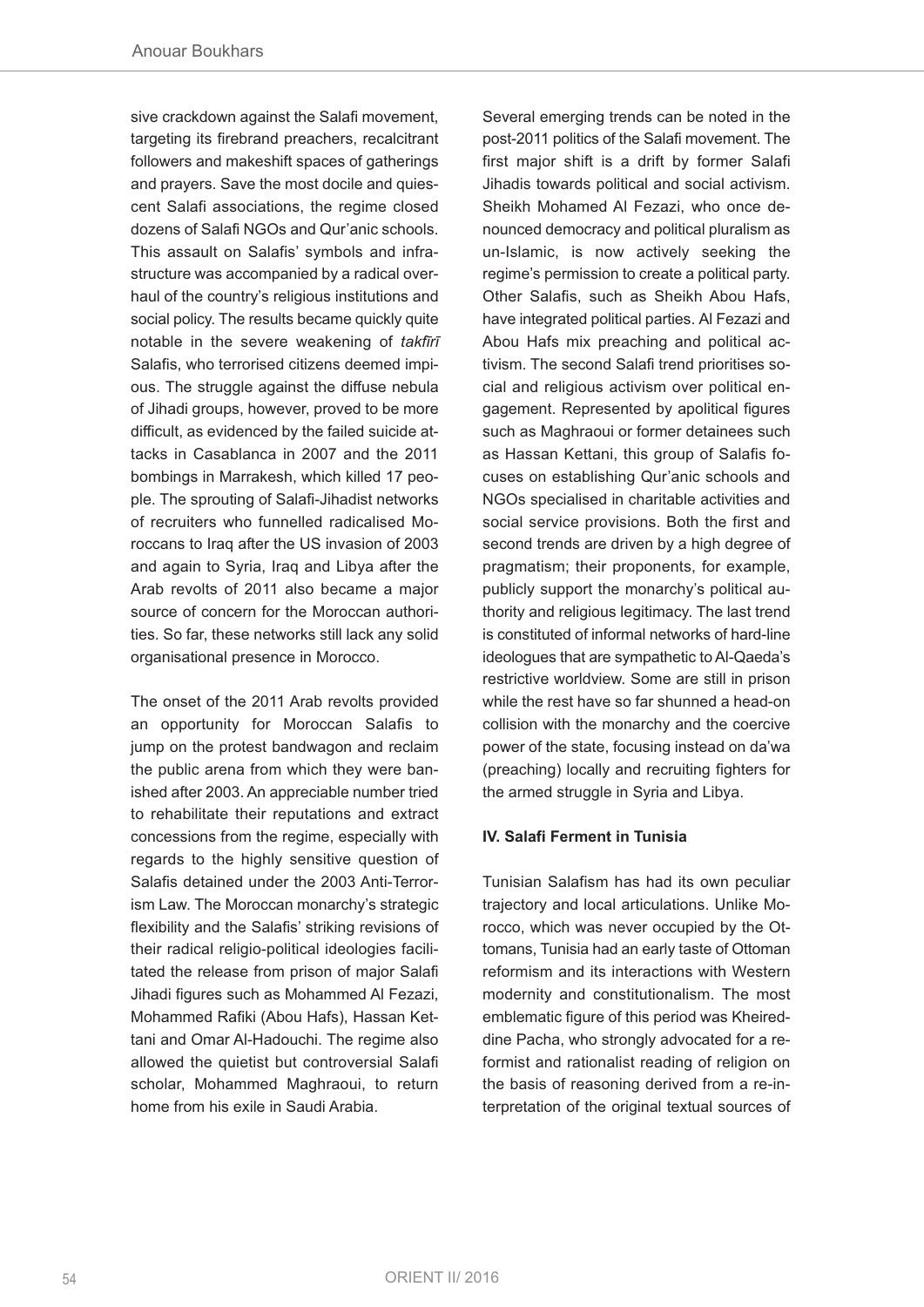the Qur'an and the Sunna of the Prophet. His methods were also influenced by the political thoughts of Ibn Khaldoun, born in Tunis in 1332.<sup>5</sup>

When the French took over in 1881, the seeds of the pan-Salafi movement that sought to bring about a *nahḍa* (renaissance) of Islam were budding throughout the Arab World. The appropriation of this reformist Salafi tradition in Tunisian nationalism was facilitated by the rationalist tradition that Kheireddine helped propagate. Upon gaining independence in 1956, the Tunisian Salafi movement was, however, confronted by a more hostile environment than that faced by its counterpart in Morocco. Unlike the Moroccan monarchy, which was religiously conservative, the new rulers of Tunisia were determined to banish Islam to the private domain. President Habib Bourguiba's attempts at cultural de-Islamisation and de-traditionalisation of society created a rupture between the Salafi movement and a regime dominated by an east coast, Francophone elite.

To be sure, Bourguiba framed his assault on religious dogma and institutions within the tradition of Islamic reforms. In his view, he was not modifying the sources of Islam but simply proposing new and innovative readings of religious texts, using the Islamic tools of *ijtihād* (interpretation and reasoning based on religious texts) and *maṣlaḥ* (expediency) to connect the original Islamic sources with the changing realities of Tunisian society. This is after all the meaning of the Prophetic tradition that "God sent to this community, every hundred years, someone to renew its religion".

Bourguiba's reign sowed the seeds of the radicalisation of the religious sphere in Tunisia. Zine El Abidine Ben Ali's ascent to power in 1987 further aggravated religious grievances. Ben Ali, like Bourguiba, was obsessed with the implications of the politicisation of Islam

on his hold on power. Under his tenure, political Islam was maligned as a repugnant ideology that was unfit for political life and that deserved to be confined to obscurity. Islamists were jailed, tortured and hounded out of the country. The Salafis on the other hand fared slightly better, as the dominant current within Salafism was quietist and non-confrontational toward the regime. This apolitical orientation shielded most Salafis from the wrath of the security services.

Under Ben Ali, a small number of disaffected Tunisians converted to this type of Salafism. This drift coincided with the slow but steady rising influence of an austere and puritanical form of Islam, powered in part by the return of the first contingent of Tunisian graduates from Saudi universities.<sup>6</sup> The new converts to Salafism congregated with local charismatic preachers influenced by Saudi Wahhabism in discussion groups, designated cafes and mosques. Some gathered in Internet chat rooms or other online spaces to bypass the regime's control over information. Gradually, however, these virtual spaces became mediums through which initiation into violent extremism took place. Radical preachers and Jihadi recruiters urged Tunisians to defend their beliefs and values by joining the battlefields where Islam was under siege.

The scope of this radicalisation phenomena became evident in the aftermath of the September 11, 2001 terrorist attacks. Tunisians represented a high proportion of detainees (7% out of 125) at the U.S. military prison at Guantanamo Bay.<sup>7</sup> This should not be surprising as Tunisians were active throughout the 1990s in the battlefields of Afghanistan, Bosnia and Chechnya. By 2000, Tunisian militants founded the Tunisian Combatant Group (TCG), linked to Al Qaeda and other radicals in Europe. Its first commander was Seifallah Ben Hassine, also known as Abu Ayadh, one of Osama Bin laden's top lieutenants and the

7 Ibid.

<sup>5</sup> Chaherli Harrar, *Les Lumières et les réformistes tunisiens*, 2008.

<sup>6</sup> Tozy, *Les enchaînements paradoxaux de l'histoire du salafisme*, 2015, 225.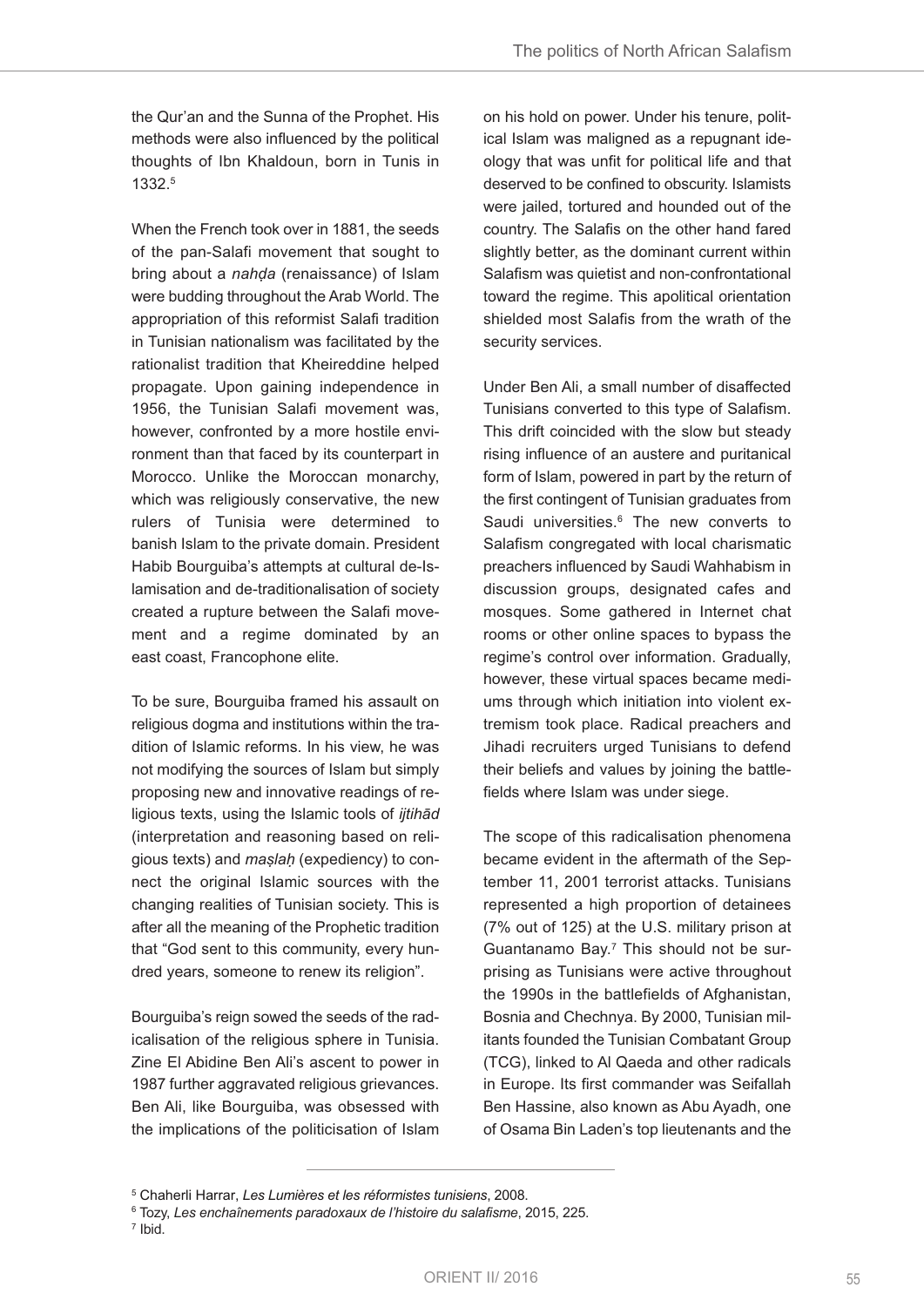architect of the brazen assassination of the anti-Taliban leader Ahmad Shah Massoud in Afghanistan in 2001.

Recruitment cells popped up throughout the 2000s in Tunisia, especially in the south of the country, to funnel would be fighters to Iraq via Syria. Dozens of Tunisians were also recruited in European mosques and from the most impoverished and disaffected immigrant communities in suburban spaces in France and elsewhere. US President George W. Bush's administration's war on terrorism provided fodder for Jihadist propaganda, which portrayed a close-knit community of brothers in arms avenging the honour of the Muslim world. Up until 2002, however, Tunisians were being drafted to conduct terror attacks outside of Tunisia. That changed with the Ghriba synagogue bombing in April 2002, in which 19 people died. The violent clashes that occurred between security services and an armed militant group at Soliman in the southeast of Tunis in January 2007 showed the vulnerability of Tunisia and its security services to domestic terrorism.

The 2011 revolution saw a dramatic upsurge of Salafi Jihadism, which was powered by the release of hundreds of Salafis from prison and the return of several prominent sheikhs to Tunisia from their sanctuaries in Western Europe. The Salafi Jihadists employed a twotrack strategy in the new political context, broadening their support base in poor urban neighbourhoods through social activism and the propagation of Salafi ideology while at the same time aggressively recruiting disaffected Tunisians into international Jihadi squads fighting in Syria and Mali.<sup>8</sup>

The result is the emergence of a new generation of Tunisian Jihadists who were not around for the first wave of Jihadi battles in Afghanistan in the 1980s and were too young for the second round of major clashes, which

began after the 9/11 terrorist attacks. This third generation of Jihadists is best exemplified by the perpetrators of the 2015 terrorist attacks that hit the Bardo museum in the capital (22 deaths), a beach resort at Sousse (38 deaths) and a Tunisian presidential guard bus in downtown Tunis (12 deaths). Like most of their violent cohorts, they were born in the 1990s, had a taste of repressive authoritarianism, then stumbled into the politics of revolt that put an end to the rule of Ben Ali. The revolutionary thrill quickly gave way to the embrace of Salafi Jihadism as the primary vehicle of resistance to the disappointments of transitional politics.

Since then Tunisia has been confronted with a generational phenomenon that affects a very specific category of youth between the ages of 18 and 28. The Tunisian experience clearly shows that frustration with the democratic transition and exposure to self-proclaimed virtual or local radical Salafi preachers are important predictors of youth radicalisation. As frustration grows, some individuals become more prone to nihilism, as the high cases of suicides and self-immolations in the most impoverished neighbourhoods and regions demonstrate. Others become most susceptible to the 'heroic' charms of Jihadist warriors in the battlefields of Syria and Libya.

This gravitational pull of Salafi Jihadism is not only limited to youth residing in impoverished communities. Even if most Tunisians fighting in Syria and Libya originate from socially excluded neighbourhoods and regions, like the southern town of Ben Guerdane, several cases were for example detected in the affluent northern suburbs of Greater Tunis.<sup>9</sup> Strong anti-system feelings and contamination by exposure to extremist ideas are the two main common denominators among those poor and middle class youths who have joined violent extremist movements.

<sup>8</sup> Boukhars, *In the Crossfire: Islamists' Travails in Tunisia*, 2014.

<sup>9</sup> Bendermel, *Pourquoi Daech recrute-t-il autant en Tunisie?*, 2015.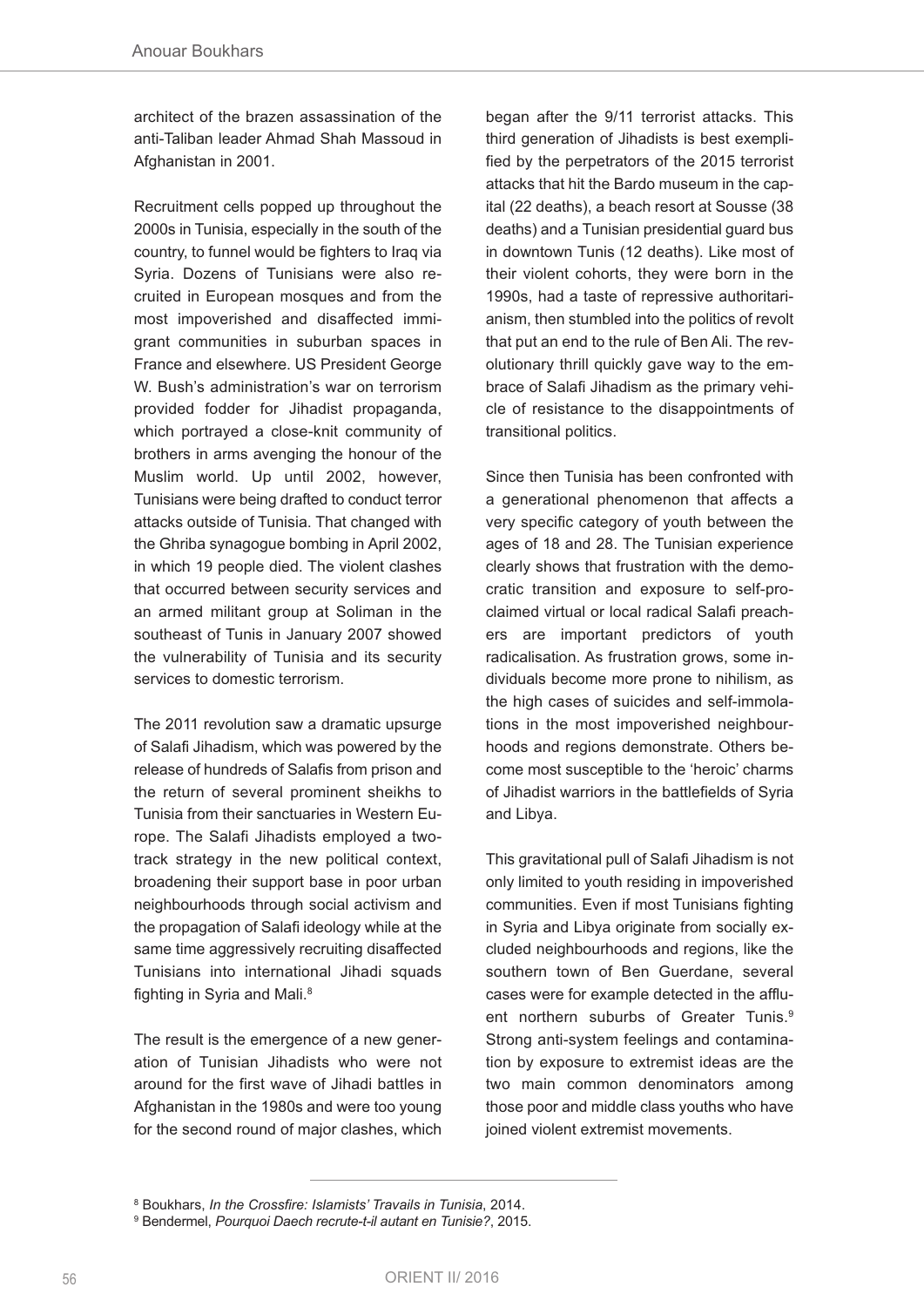# **V. Firebrand Salafism in Algeria**

Salafism was introduced to Algeria at the turn of the twentieth century. Like in Morocco and Tunisia, this was essentially an intellectual and reformist movement that emphasised the compatibility of religious values, nationalism and progress. The chief standard bearer of mid-twentieth century Salafism was Abd al-Hamid Ben Badis (1889-1940), who founded the influential Association of Algerian Muslim 'Ulama (AAMU) in 1931. This association contributed to the first religious metamorphosis of Algerian Islam in the modern era. The years between 1930 and 1950 saw a drift away from the legacy of *marabūṭī* (traditional North African scholars) influences towards more orthodox forms of Sunni Islam. The growing homogenisation of the interpretations of Islam and the centralisation of religious authority made religion the idiom of choice in resisting French colonialism.

The National Liberation Front (FLN), which led the revolutionary war of independence against France (1954–62), courted the influential AAMU as an ally of convenience to help the movement brandish its religious credentials and mobilise popular support for the nationalist cause. Once those goals were achieved, the FlN sidelined the AAMU and became the torch bearer of Islamic nationalism and reformism. With independence, the *ʿUlamā'* and Salafi movement lost control of the direction of the new independent state. Algeria's new rulers made the ideological choice of imbuing nationalism and reformist Islam with socialist realism. This elicited strong opposition from religious groups, the most influential of which was Al-Qiyam al-Islamiyya (Islamic Values), which emerged in 1964. Under the leadership of Hashemi Tidjani, the group proclaimed itself to be the bearer of the reformist legacy of Ben Badis. Qiyam's activism, however, was more political and ideological than its predecessor, the AAMU. Through its social networks and

publications, the group pressured Algeria's first post-independence president, Ahmed Ben Bella, to Arabicise the educational system and mandate religious education in public schools.

Houari Boumediene, who overthrew Ben Bella in June 1965, outlawed the association in 1966 after the group protested against the execution of Sayyid Qutb by the Nasser regime in Egypt. Boumediene adopted a twoprong strategy to deal with the heirs of Ben Badis. The most dissident and politicised groups were harassed and hounded by the state security forces. The more docile and quiescent were allowed to preach, proselytise and integrate into state institutions, especially the Ministry of Education. Unlike their Francophone predecessors, most of the new neoreformist Salafis were Arabophones.

This new class of religious activists led the second round of religious metamorphosis in Algeria. This transformation departed from the intellectual foundations of the movement as conceived by Ben Badis. Under Chadli Bendjedid, who served as the third president of Algeria until ousted in a military coup in 1992, the new Salafis developed into an anti-intellectual populist bloc intent on Islamising state and society. The marginalised neighbourhoods of big cities provided fertile ground for the propagation of their increasingly austere interpretations of Islam. The most extreme interpretations were ensconced in Wahhabi creed, supported since the early 1960's by the Saudi establishment. Many Algerian Salafis had their formative years of Salafi Wahhabism in Saudi religious institutions, especially in the Islamic University in Medina.

Salafi inroads into Algerian society helped create the ideological infrastructure that legitimised the recourse to violence to challenge perceived unjust orders. The radical strands of militancy first appeared in the mid-1970's and became institutionalised in 1982 with the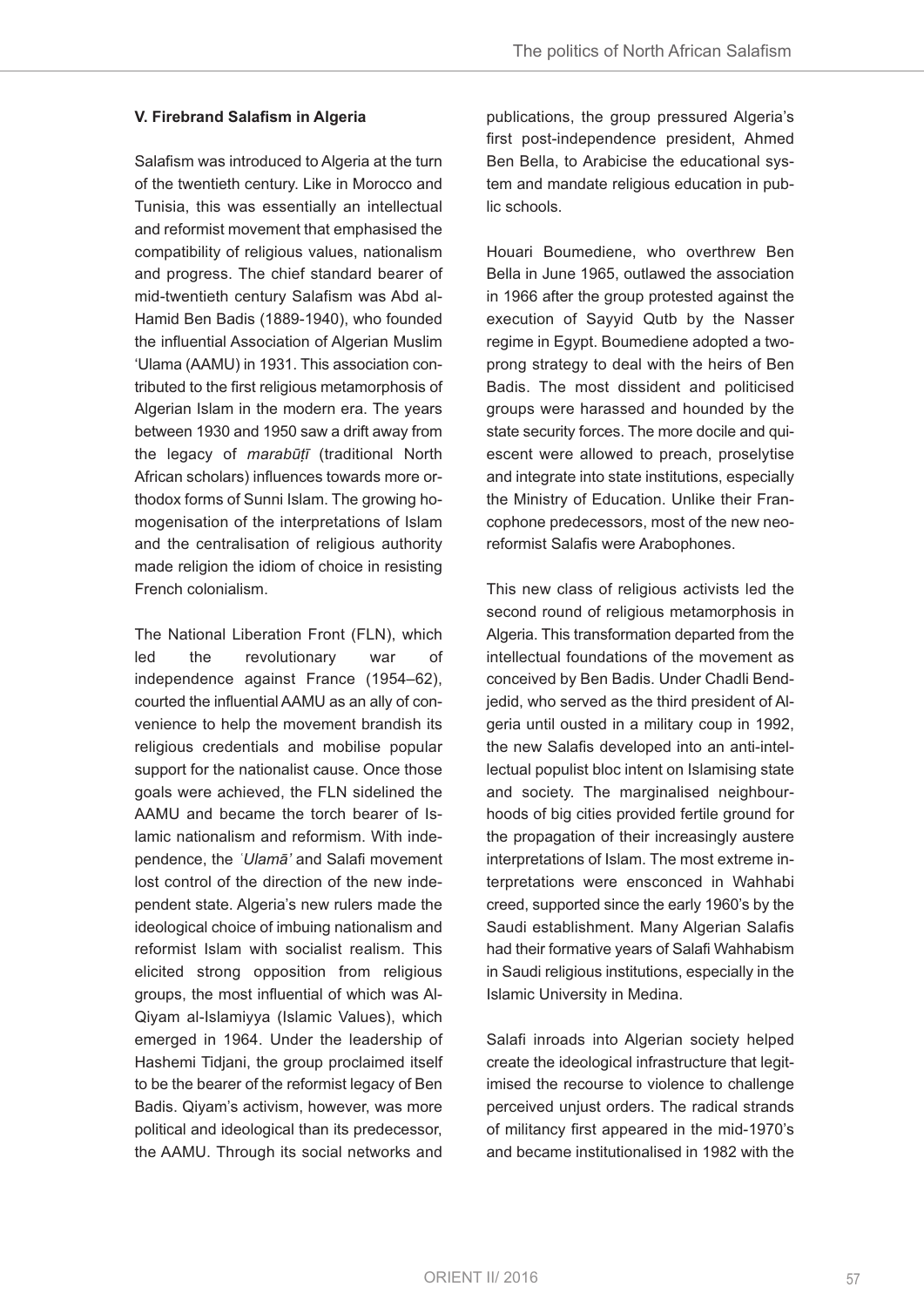creation of the Armed Islamic Movement (MIA) by Moustafa Bouyali, who rejected the gradualist approach to societal and political change. MIA launched a low-level underground insurgency for five years until the elimination of its founder in 1987.

The Soviet invasion of Afghanistan in 1979 provided a new outlet for Algerians willing to defend their Muslim Brethren. Indeed, Algerians were amongst the first volunteers from North Africa to fight communist atheism. According to Algerian anthropologist Abderrahmane Moussaoui, the first Arab martyr is believed to be Algerian.<sup>10</sup> The return of these fighters in the late 1980's and early 1990's to an Algeria beset by a deep socio-economic crisis boosted the most radical factions in the Salafi and Islamist movements. After the military aborted the democratic process in 1992, the Algerian Afghans played a major role in organising the armed insurgency against the military regime.

During the 1990's and 2000's, non-violent Salafism benefited from the proliferation of satellite television and the internet to refurbish its image, distance itself from violence and reclaim lost territory.<sup>11</sup> In so doing, it repositioned itself within the religious and political sphere as an authentic alternative to the erosion of the authority of political Islam and state-sanctioned religious institutions.<sup>12</sup>

After the 2011 Arab revolts, self-proclaimed Salafi preachers emerged as an assertive and provocative force. In 2014, a large group of Salafi imams provoked outrage when they refused to lead funeral prayers in memory of Algerian soldiers who died when a military transport plane crashed into Djebel Fertas mountain near Oum El Bouaghi. Salafi intolerance also exhibits itself in the mosques and street markets that Salafis dominate. Salafis pressure street vendors and shopkeepers to adapt their goods to Islamic requirements and desist from selling alcohol and tobacco.<sup>13</sup> In some mosques uncontrolled by the government, self-proclaimed Salafi imams are accused of propagating a panoply of fiery hate speech and extremist views.

The ambiguities of the government in dealing with radical Salafis call forth bitterness in some Algerians, who suspect the state of deliberately using radical Salafism as the perpetual bogeyman of Algerian politics. On the one hand, the government ruthlessly combats terrorist groups; on the other hand, it seems to tolerate the activism of controversial Salafis and propagation of their radical fringe ideas. Whatever the truth, the re-emergence of puritan Salafism in the Algerian public space has sparked intense public debates about the crisis of state institutions, especially religious ones. An appreciable number of Algerians cannot find inspiration or self-confidence in the traditional institutions of religion. The neighbourhood imams who once played an important role in moulding the worldviews of ordinary Algerians are increasingly being eclipsed by self-proclaimed Salafi preachers who make up for their mediocre religious credentials with slick sermonising and mastery of social media.<sup>14</sup>

## **VI. Mitigating the Rise of Salafism**

In the post-Arab revolts of 2011, Algeria and Tunisia have struggled to develop a coherent strategy to contain the steady expansion of firebrand Salafism in their societies. Morocco has gone the farthest in its attempts to rehabilitate traditional religious institutions and restore order to the disruptive anarchy generated by a bazaar of online fatwas. The

<sup>10</sup> Blidi, *Comment la mouvance salafiste s'est enracinée en Algérie?*, 2015.

<sup>11</sup> Boukhars, *'Quietist' and 'Firebrand' Salafism in Algeria*, 2015.

 $12$  Unlike in Tunisia and Morocco, where mainstream political Islamists have matured into important intellectual and electoral forces, Algerian Islamists have sank into intellectual lethargy and disconnect from their surroundings.

<sup>13</sup> Chikhi, *Hard-line Islam steps out of shadows in Algeria*, 2010.

<sup>14</sup> Boukhars, *'Quietist' and 'Firebrand' Salafism in Algeria*, 2015.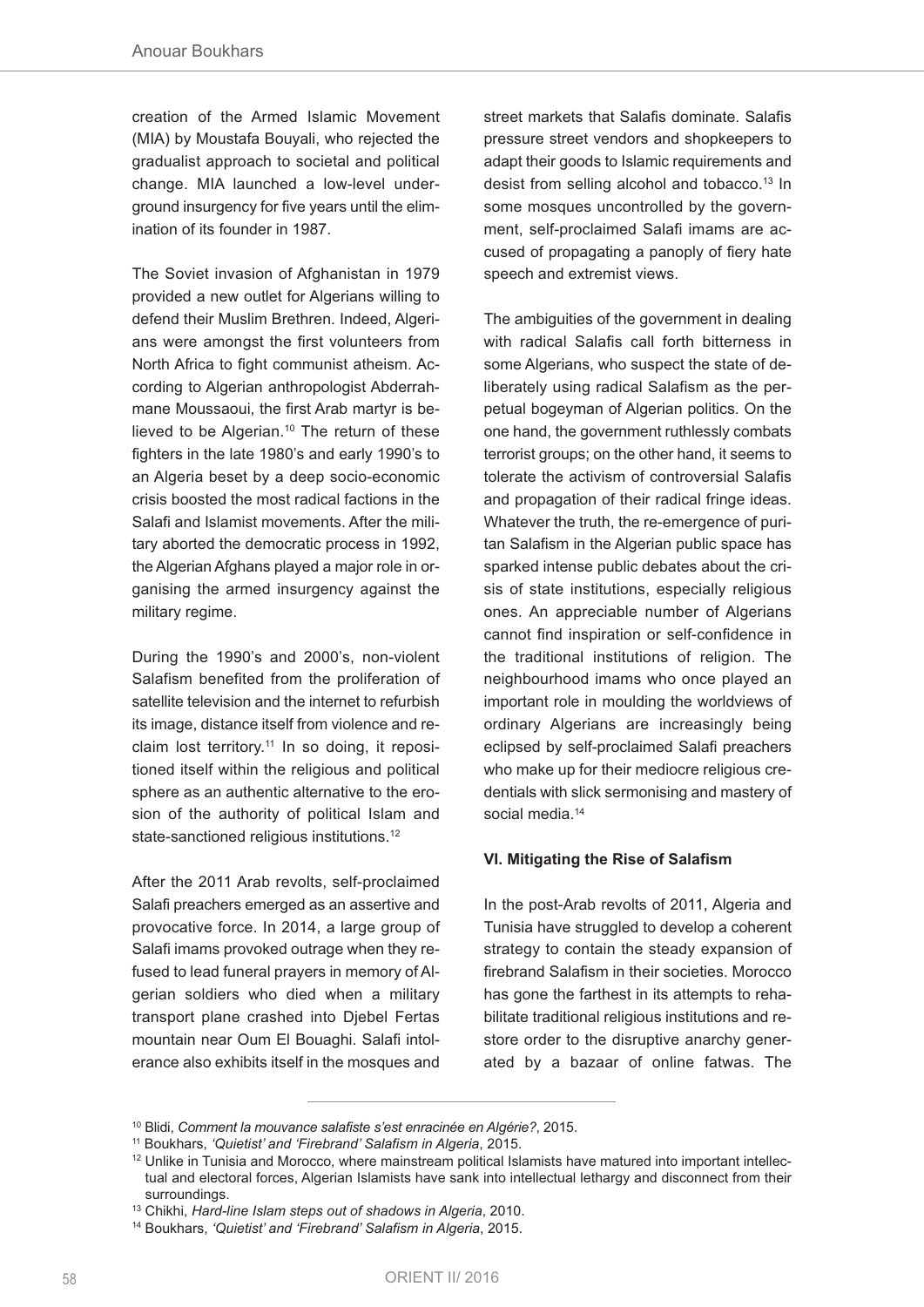kingdom has become a major international hub for training foreign imams from Tunisia, Mali, Gabon, Guinea, Ivory Coast, the Maldives and Belgium. Algeria and Tunisia are trying to follow the Moroccan model in drastically overhauling the management of religion in their country. Both countries are attempting to strengthen traditional religious institutions and reform religious education in order to be in conformity with the tolerant and inclusive teachings of North African Islam.

The Algerian regime is working on bolstering the institutional framework for the supervision of the affairs of mosques and religious discourse. In 2015, the government created the Scientific National Council (SNC) in order to issue 'official' fatwas informed by the sociopolitical context they are meant to apply to.<sup>15</sup> The Algerian regime might even be tempted to follow the Moroccan model of politically integrating hard-line Salafis who have publicly disavowed violence and the subversion of the country's supreme political symbols and religious references.

These attempts to revive the North African tolerant spirit of religious tradition and learning are important tools in winning the battle of ideas against exclusivist ideologies. Ultimately, however, the development of competent clerics and credible religious institutions remains only one tool in the fight against religious extremism. Serious and credible theologians can tear down violent interpretations of Islam, but unfortunately they cannot tackle the root causes of militancy, which are mainly political and socioeconomic by origin.

As the Tunisian experience clearly illustrates, political disenchantment, social inequality and regional asymmetries are having a dangerous effect on Tunisia's brittle fragility. Aggrieved youths increasingly express their anger in protests, street violence and violent extremism. In Algeria, economic stagnation, political paralysis and generational changes have deepened Algerians' estrangement from the pitiful realities of the prevailing socioeconomic and political order. In both Algeria and Tunisia, the return of Salafism epitomises a moral rebellion against the crisis of state institutions, including religious ones. In Morocco, where the monarchy enjoys religious legitimacy and popular support, Salafism provides an alternative to religious conservatives disenchanted with the political pragmatism and religious moderation of mainstream Islamist political parties like the PJD.<sup>16</sup>

## *Reference list*

AlIlAT, FARID, "Algérie: la fatwa, une affaire d'état," *Jeune Afrique*, February 18, 2015, http://www.jeuneafrique.com/225438/politique/alg-rie-la-fatwa-une-affaire-d-tat/.

BELAALA, SELMA, "A new kind of fundamentalism Morocco: slums breed jihad," Le Monde Diplo*matique*, November 2014, https://mondediplo.com/2004/11/04moroccoislamists.

BENDERMEl, RAFIKA, "Pourquoi Daech recrute-t-il autant en Tunisie?," *Middle East Eye*, December 8, 2015, http://www.middleeasteye.net/analyses/pourquoi-daech-recrute-t-il-autant-en-tunisie-539858032.

<sup>15</sup> Alilat, *Algérie: la fatwa, une affaire d'État*, 2015.

<sup>16</sup> lefèvre, *North Africa's Maliki Crisis*, 2015.